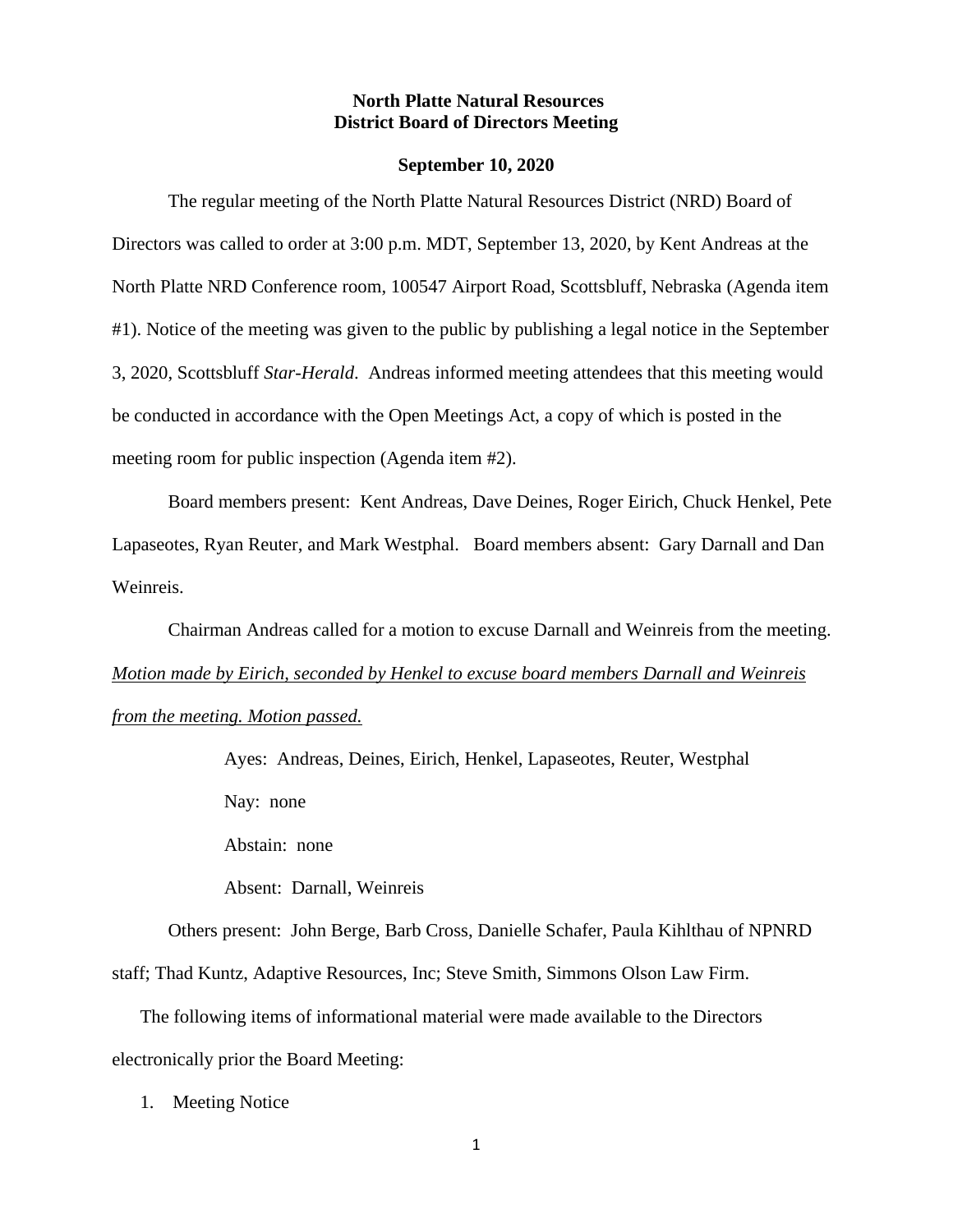- 2. Agenda Draft
- 3. Minutes, North Platte Natural Resources District, August 13, 2020
- 4. Preliminary Treasurers Report
- 5. Manager's Report
- 6. Insurance Cost Estimates 3 forms
- 7. 2021 Proposed Budget Spreadsheet
- 8. Directors Per Diem Vouchers

The following items were provided to the Directors at the Board Meeting:

- 1. Agenda Final
- 2. Minutes, North Platte Natural Resources District, District Board of Director's Meeting,

August 13, 2020.

- 3. Treasurer's Report
- 4. Manager's Report
- 5. Insurance Cost Estimates and Memo to the Board
- 6. 2021 FY Budget Spreadsheet

# **3. Approval of Minutes of Previous Meeting**

The Board reviewed the minutes of the August 13, 2020, regular Board meeting.

*Moved by Eirich, seconded by Henkel, to approve the minutes of the August 13, 2020* 

*regular Board meeting. Motion passed.*

Ayes: Andreas, Deines, Eirich, Henkel, Lapaseotes, Reuter, Westphal

Nay: none

Abstain: none

Absent: Darnall, Weinreis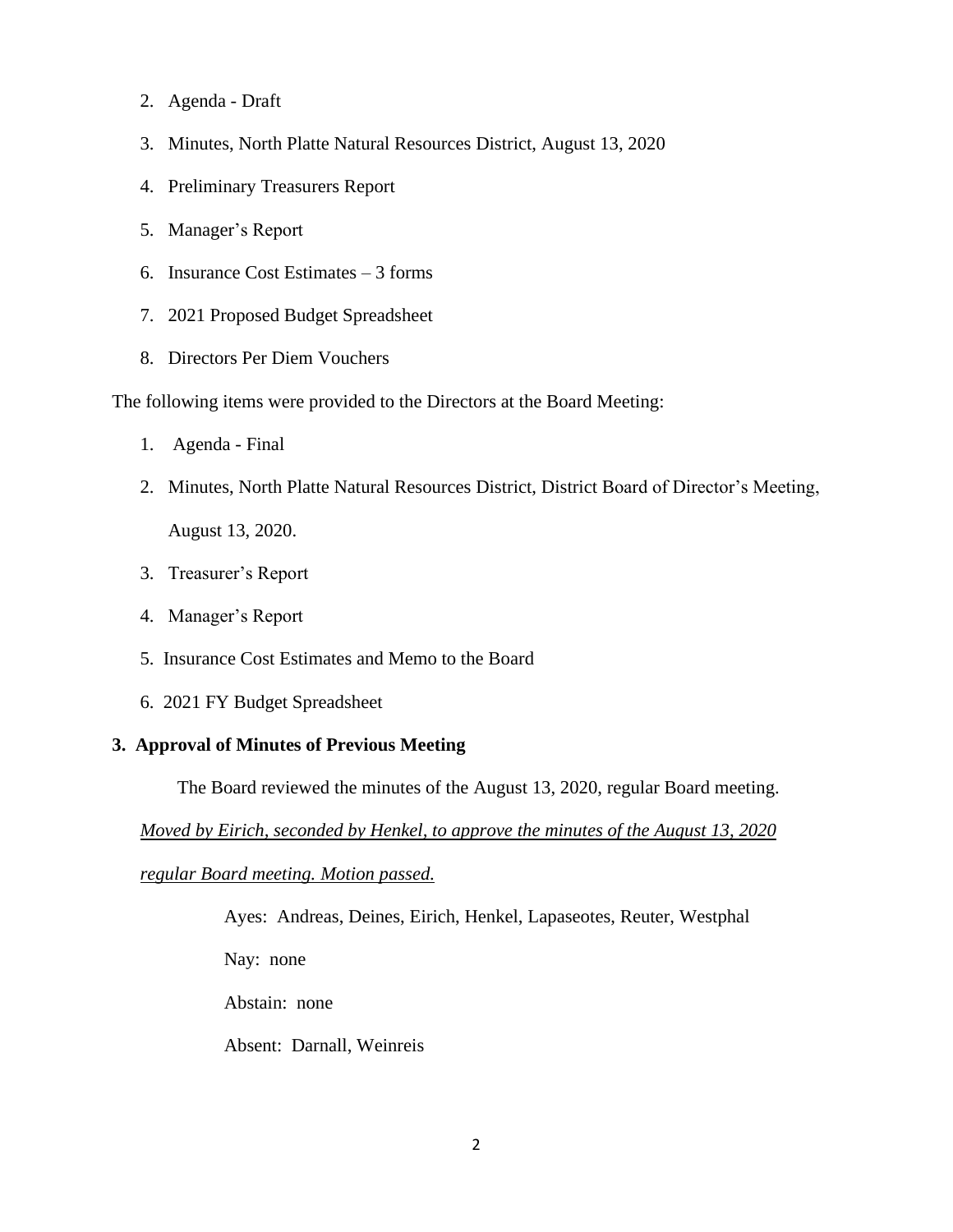### **4. Treasurer's Report and Accounts Payable**

Ryan Reuter reviewed the Treasurer's report with the Board. *Motion made by Westphal,* 

*seconded by Deines, to accept the Treasurer's report and pay the bills as listed. Motion passed.*

Ayes: Andreas, Deines, Eirich, Henkel, Lapaseotes, Reuter, Westphal Nay: none Abstain: none Absent: Darnall, Weinreis

### **5. Comments from the Public**

None

# **6. Manager's Report**

General Manager John Berge indicated that the report was submitted to members before the meeting and asked if there were any questions. No questions were asked.

#### **7. Discussion of Health Benefits Costs**

Berge reviewed a memo to the Board entitled Employee Insurance Benefits. The memo spells out our requirements to provide employee insurance. NPNRD spends approximately \$40,000 every year for employees who do not need insurance but are required to have it. NARD has used the same insurance for two decades. For the same coverage that employees are receiving now (i.e. Co-pay, office visits, prescriptions, deductible), NPNRD could save approximately \$99,000.00 per FY in costs even if insurance was still provided to all employees. A savings of \$150,000.00 per FY could be obtained if we went with other insurance with a higher deductible.

Risk pool committee board members and committee members make the decision on what insurance is provided for employees. Costs have gone up approximately \$100,000.00 per FY since Berge has become the General Manager. A risk pool, pools all of the premiums paid by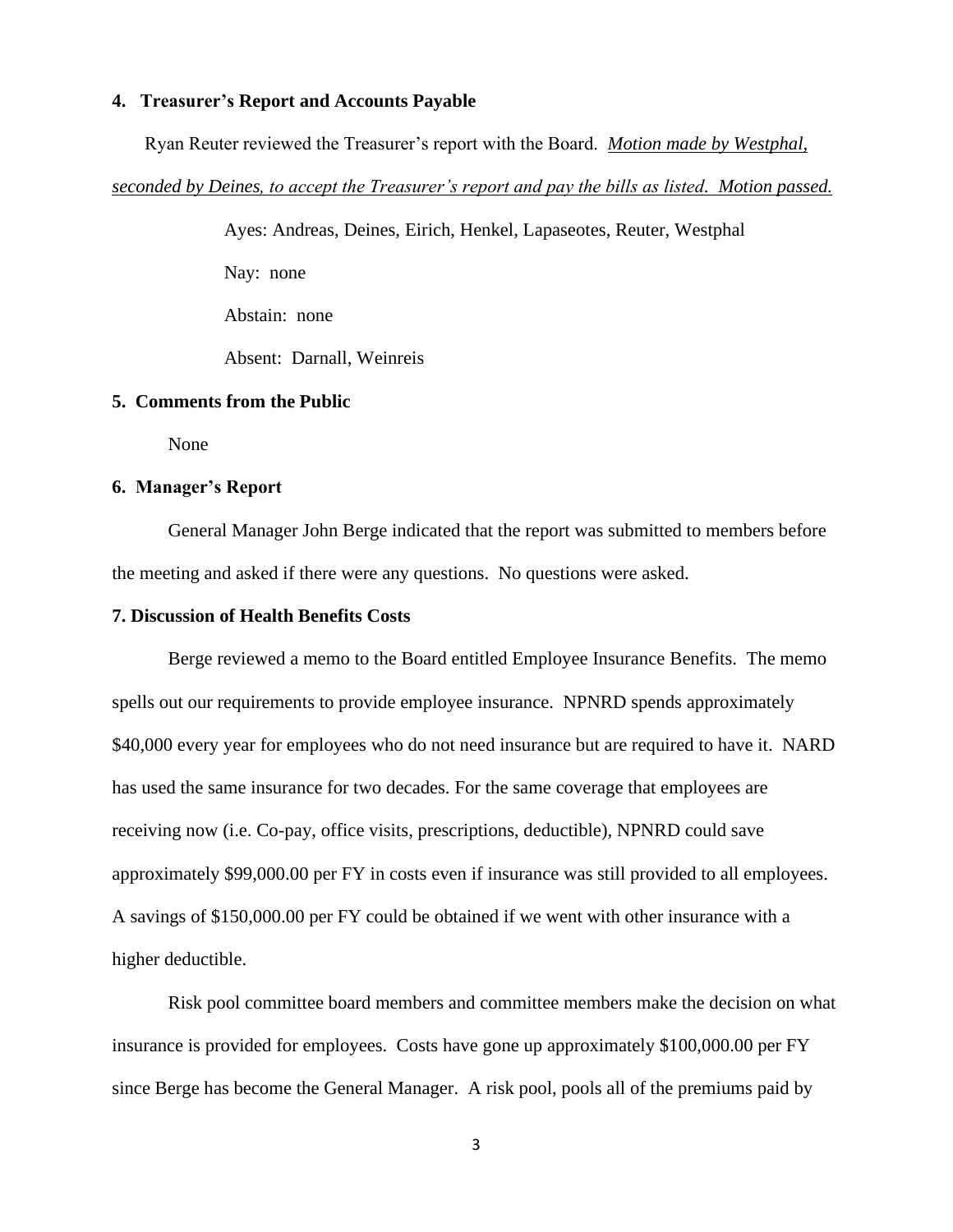employees and pays claims from that. Currently, reserves in the risk pool are down approximately four million. For two out of the last three years, the pool has run in a deficit. If we cancel this health insurance, we are out of the pool.

There is a 1.7-million-dollar budget for the 5 employees at NARD. They administer health, vision, and dental insurance. This budget also pays for a lobbyist, Legislative Conference, an Annual Conference and Managers Meetings.

Berge indicated that there are two options to think through. 1. Formally break the alliance with NARD, or 2. Reuter, or a group, submit a resolution or make a pitch for the insurance risk pool to go out for bids. The only personnel related cost that went up in the 2021 FY budget was health care costs. NPNRD has also looked at Flex Spending and Heath Savings Accounts.

It was recommended by Lapaseotes that the Budget Committee meet before the next board meeting to make recommendations to the full board.

### **8. Adoption of Proposed FY-2021 Budget**

*A motion was made by Westphal and seconded by Reuter to adopt the FY-2021 Budget as* 

*submitted.*

Ayes: Andreas, Deines, Eirich, Henkel, Lapaseotes, Reuter, Westphal Nay: none Abstain: none Absent: Darnall, Weinreis

# **9. Adoption of the Final Tax Request**

Berge indicated that approved budget sets the levy for FY 2021 at 0.049161.

*Moved by Henkel, seconded by Reuter to adopt the final tax request at .049161.*

Ayes: Andreas, Deines, Eirich, Henkel, Lapaseotes, Reuter, Westphal